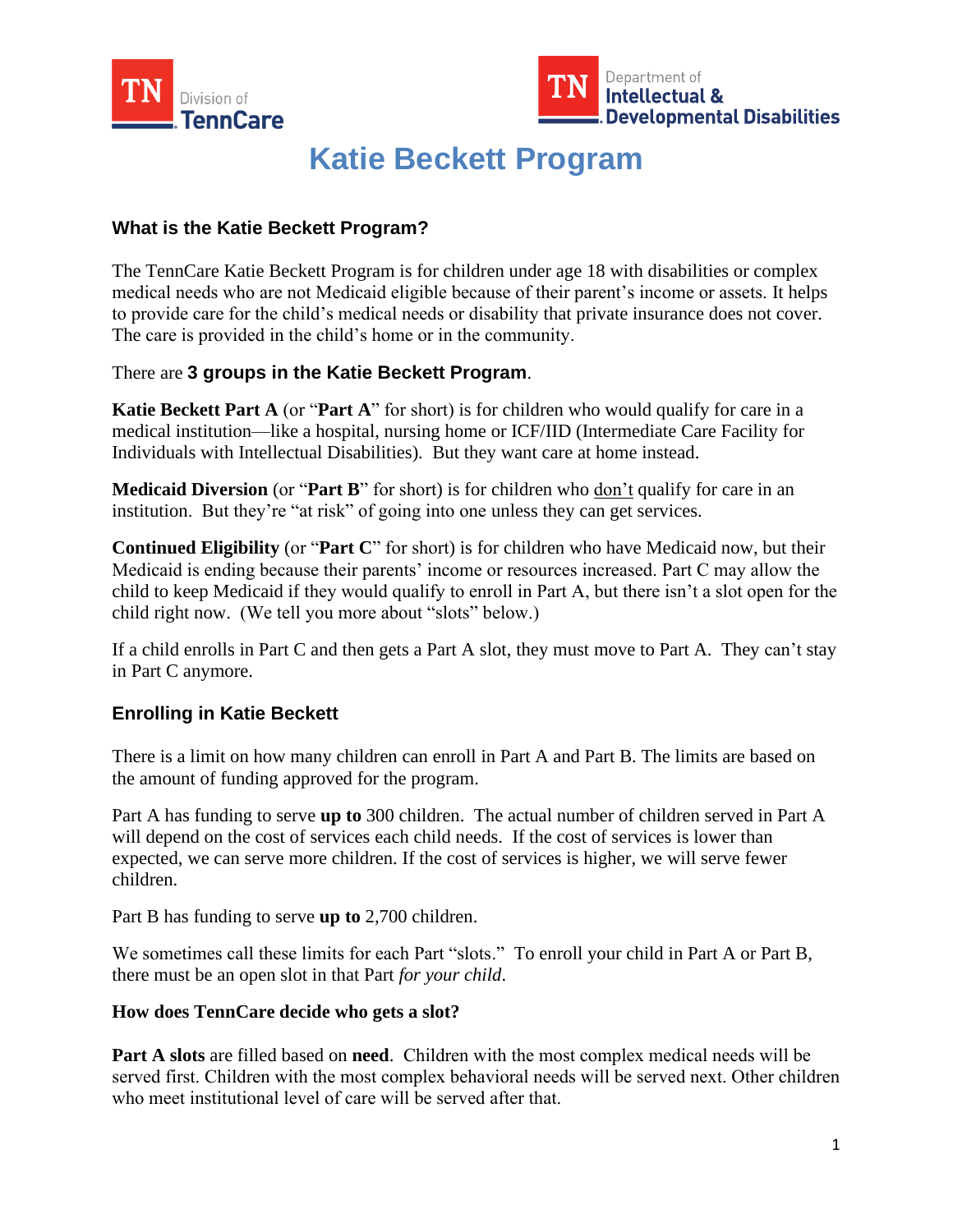



What if there is a tie—2 children have the same medical or behavioral needs and there is only 1 slot? TennCare will decide who gets the slot based on things like:

- If the child's condition is getting worse;
- The kinds of medical care the child has received;
- The kinds of medical and other care the child needs daily; and
- Other things that impact family caregivers.

Children with the highest needs will be served first in Part A.

**Part B slots** are filled on a **first come, first serve** basis. Children will be enrolled into open Part B slots based on when they applied or were placed on the Part B waiting list.

# **Comparable Cost of Institutional Care**

In Katie Beckett, TennCare will help pay for care for your child at home. The amount TennCare pays for the child's care at home can't be more than it would cost to provide their care in an institution. This is called "Comparable Cost of Institutional Care." If it would cost more to provide your child's care at home, your child doesn't qualify for Part A or Part C. This is part of federal and state law and TennCare's Katie Beckett waiver.

Your child's cost of care includes ALL of the care TennCare pays for like doctor visits, hospital stays, and prescription drugs. Your child would get some kinds of care in an institution or at home. So, for the cost of care at home, we count things a child wouldn't get in an institution. These are things like: home health, private duty nursing, personal medical equipment, outpatient or in-home therapy, community-based mental health services (including residential treatment), and other Home and Community Based Services (HCBS).

Your child's cost of care in an institution depends on the kind of care your child might need and qualify to receive—like a hospital or nursing home. TennCare uses medical records to decide the kind of institutional care your child would qualify to receive. To be in Katie Beckett A or Part C, your child's care at home can't cost more than care in an institution.

In Katie Beckett, you must sign a form stating you understand that your child's total costs can't be more than their Comparable Cost of Institutional Care.

## **Getting and keeping private insurance**

To enroll in Part A, a child must have and keep private insurance. This is the insurance their parents get from their job or buy separately. If a child doesn't have private insurance when they apply, TennCare will allow the child to enroll and wait for the next open enrollment period to buy insurance.

What if the child doesn't have private insurance and doesn't get it by January 15th of the following year? They won't qualify for Part A anymore. What if a child has private insurance but loses it after they enroll? You must tell TennCare right away. They will have 60 days after it ends to get private insurance again.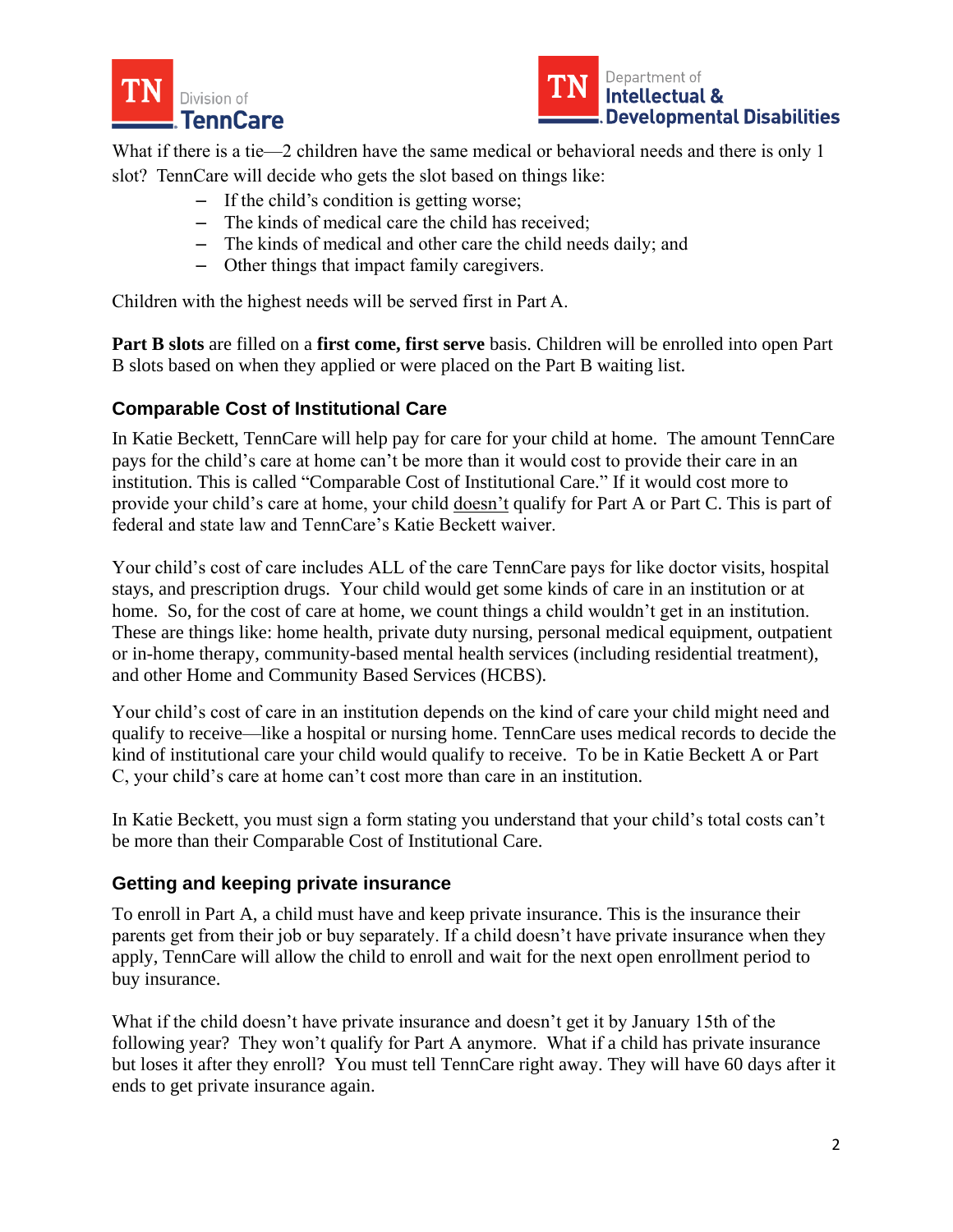



The new private insurance must meet the federal rules for minimum essential coverage. If your child doesn't have private health insurance by the due date, your child won't qualify to keep Katie Beckett anymore.

## **What if you can't afford private insurance?**

If a child applying for Katie Beckett doesn't have private insurance, the family can ask for a **hardship exception.** A hardship exception can only be approved **IF** one of these things is true:

- The cost of private insurance for the child is more than 5% of their parents' income.
- The parents' employer doesn't offer insurance and the family's income is less than 400% of federal poverty level. (This is because the family won't qualify for premium assistance to help buy insurance on the federal marketplace.)

A hardship exception is ONLY available when a child first applies for Katie Beckett AND doesn't already have private insurance. You can't ask for hardship if your child already has private insurance OR if you lose private insurance later.

If TennCare decides the child qualifies for hardship, the family will still have to buy private insurance for the child. But TennCare will help pay for the child's part of that insurance. You must provide proof of the cost of the child's private insurance to get this help.

## **How will the child's portion of private insurance be calculated?**

The child's cost of private insurance will be calculated by dividing the total premium by the number of family members covered by the policy. This likely overstates the child's portion of cost, since insurance usually costs more for adults. This is a simple method that favors the interest of families.

# **Katie Beckett Part A Premiums**

To qualify for Part A, the child's parents must pay a monthly premium if their income is more than 150% of the federal poverty level. The amount of the premium will depend on the family's income, the number of people in the family, and the cost of the child's private insurance. The amount a parent pays for the child's part of private insurance will be deducted from the Part A premium amount. You can find examples of how this works on the TennCare and DIDD Katie Beckett websites. Premium amounts may be adjusted each year to account for changes in the Federal Poverty Level (FPL).

The first month of premium must be paid *before* a child can be enrolled in Part A. If the first month's premium is not paid within 60 days, the slot will be given to another child. Your child will have to reapply for Katie Beckett.

Families will pay premiums monthly through automatic bank draft. You must pay your premium every month. If a family doesn't pay the Part A premium each month, a child will be disenrolled from the program.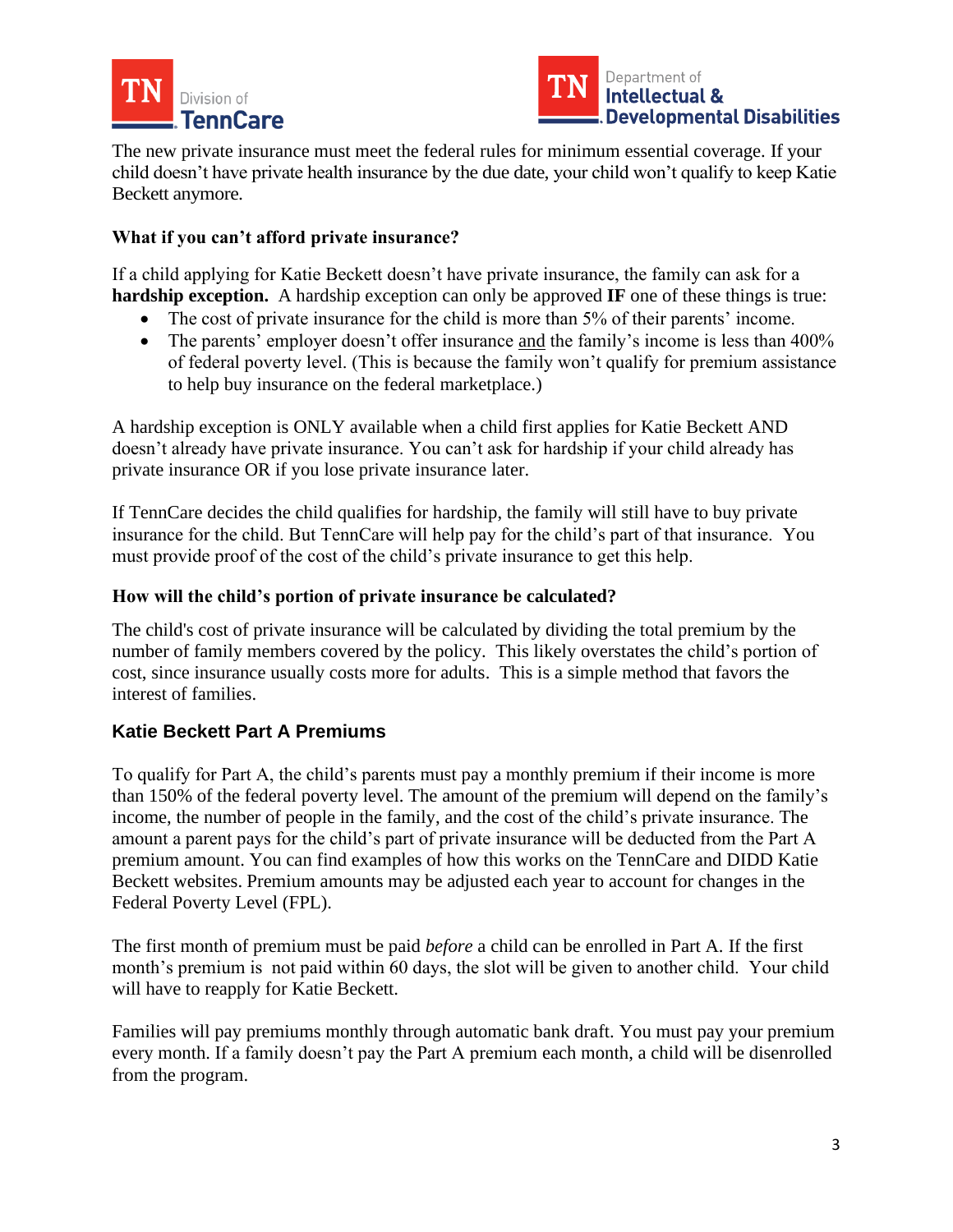![](_page_3_Picture_0.jpeg)

![](_page_3_Picture_1.jpeg)

- If the premium payment is more than 30 days late, a child will stop getting services until it is paid.
- If the premium payment is more than 60 days late, a child will be disenrolled from Part A.

A notice will be sent before either of these things happen. The family can appeal if they think there's a mistake.

If you child is disenrolled from Part A for not paying premiums, you will have to reapply for Katie Beckett. You will have to pay the premiums you owe before the child could qualify again. And, there must be an open slot. The child's slot will not be held.

# **Services in Katie Beckett**

The services your child can receive in the Katie Beckett Program depend on which Part they are enrolled in.

**Part A.** Children in Part A qualify for all the Medicaid benefits for children. This includes things like:

- Doctor and hospital visits;
- Dental care;
- Home health care:
- In-home nursing services;
- Medical equipment and supplies;
- Occupational Therapy, Physical Therapy, and Speech Therapy; and
- Non-emergency transportation (NEMT).

The services must be medically necessary. Private insurance must pay *first*. TennCare will help pay for those things private insurance doesn't cover, including insurance deductibles and copays. Providers are expected to accept Medicaid as payment in full for Medicaid benefits. They should not bill you after TennCare has paid, even if TennCare doesn't pay the full amount.

Children in Part A can also get extra help for their disability. This includes services that help the family meet their child's needs at home. These are called **H**ome and **C**ommunity **B**ased **S**ervices or **HCBS**. The total cost of HCBS a child in Part A gets can't be more than \$15,000 each year. This is the child's yearly limit. It starts on January 1st each year and ends on December 31st each year.

**Part B.** Children in Part B won't get Medicaid benefits. But, the child will get services (HCBS) to help the family meet the child's needs at home. This includes help paying for the child's insurance and care the child needs that insurance doesn't cover. The total cost of HCBS a child in Part B gets can't be more than \$10,000 each year. This is the child's yearly limit. It starts on January 1st each year and ends on December 31st each year.

**Part C.** Children in Part C will receive all the Medicaid benefits for children. Children in Part C will **not** receive HCBS.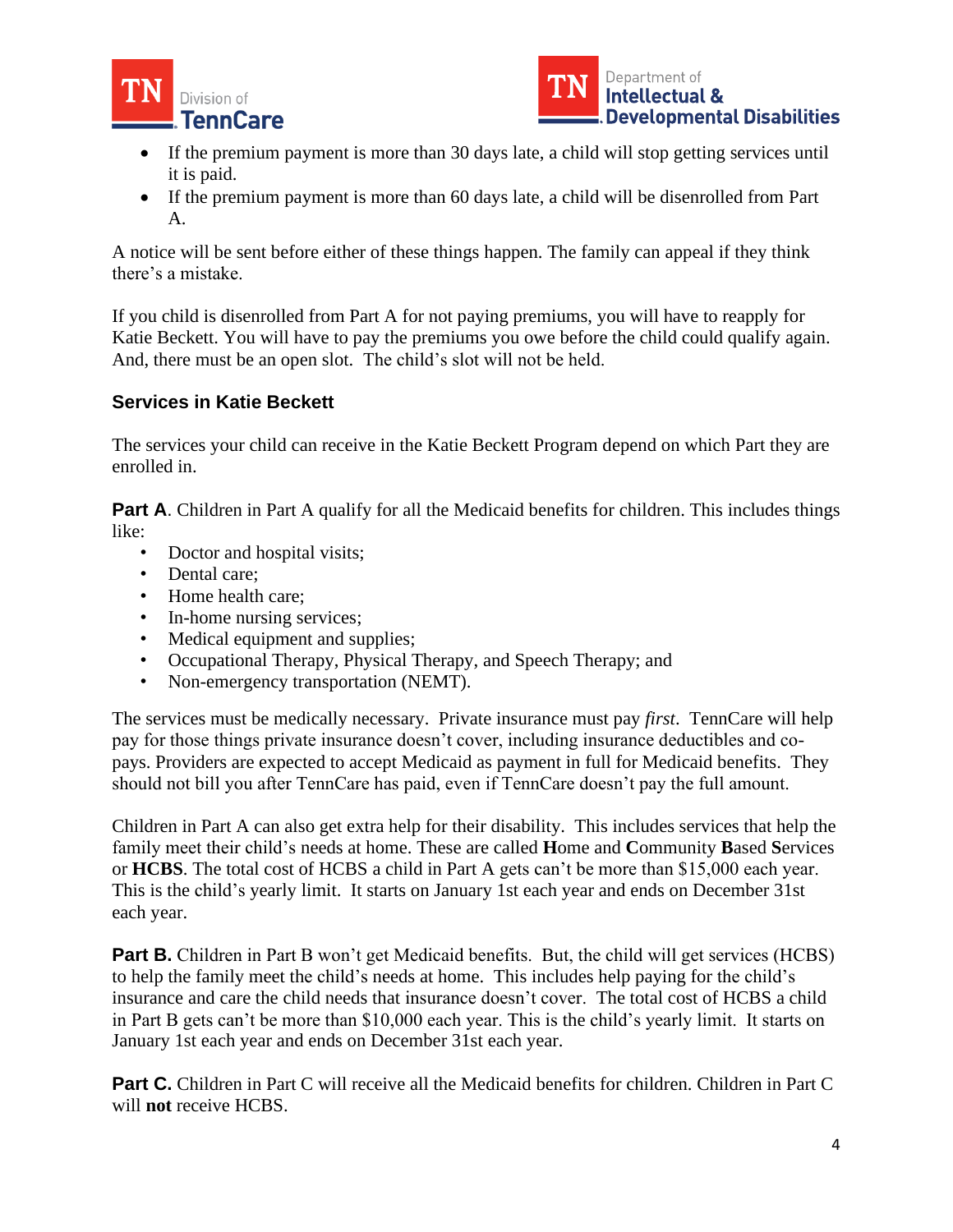![](_page_4_Picture_0.jpeg)

![](_page_4_Picture_1.jpeg)

The kinds of services covered in each Part of the Katie Beckett Program are listed in a chart at the end of these pages. Some of the services have limits. This means that TennCare will only pay for a certain amount of these services. For HCBS, the chart tells you how each service can help your child, what Parts cover it, and the limits on that service. If you have questions about a service, ask your TennCare health plan or DIDD.

#### **What is Consumer Direction?**

Consumer Direction is a way of getting **some** of the services your child needs in the Katie Beckett Program. Consumer Direction gives you more choice and control over **who** gives your child's support and **how** your child's support is given. In Consumer Direction, you actually employ the people who give some of your child's services—they work for you (instead of a provider). This means that you must do the things an employer would do – like hire, train, schedule, supervise, and even fire workers. You must develop and use a back-up plan to address times that a scheduled worker doesn't show up—to make sure your child's needs are met. You also have to manage the care your child needs within your child's approved budget for each service.

**What if you can't do some or all of these things?** Then you can choose another family member, friend, or someone close to you to do these things for your child. You'll learn more about that if you choose Consumer Direction.

In Katie Beckett Part A and Part B, the services you can direct include only:

- **Respite**
- **Supportive Home Care**
- **Community Transportation**

#### **Can you pay a family member or friend to provide care in Consumer Direction?**

Yes. The workers you hire can be people you know, including family members or friends. But TennCare won't pay family members or others to provide support they would have given for free. TennCare only pays for care to meet needs that **can't** be met by family members or others who help your child. AND, you **can't** pay yourself or anyone who lives in the home with your child to provide Respite or Supportive Home Care.

#### **Using Katie Beckett HCBS providers that work with your TennCare health plan or DIDD**

You must use providers that work with your TennCare health plan (or in Part B, with DIDD) for HCBS. In Part A, your health plan will tell you how to find a list of those providers—called a Provider Directory. The online Provider Directory is updated every week. You can also call your TennCare health plan to find out if a provider is in their network. In Part B, your Katie Beckett Case Manager will share a list of providers to pick from.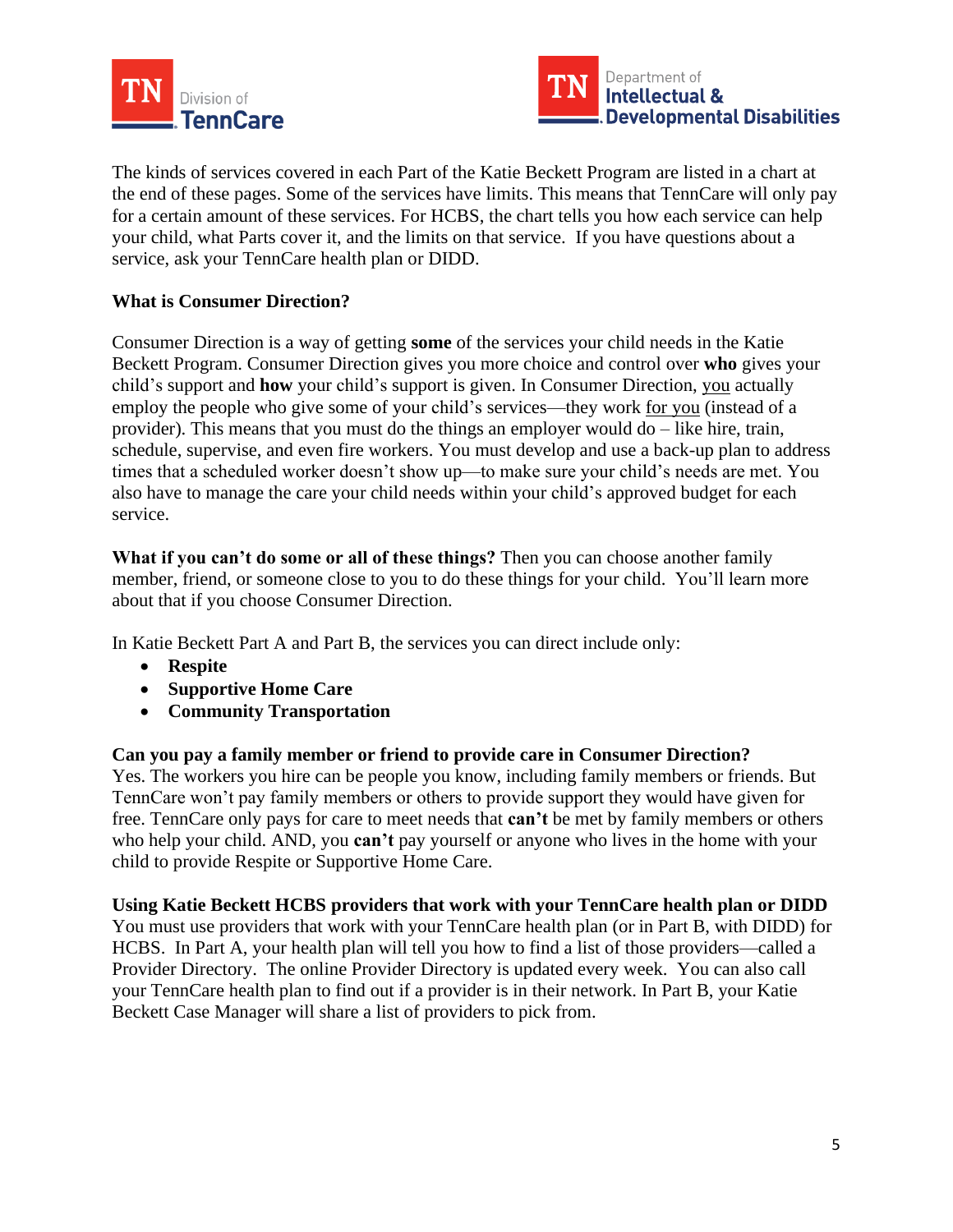![](_page_5_Picture_0.jpeg)

![](_page_5_Picture_1.jpeg)

# **Electronic Visit Verification**

Federal law says that any person that gives certain types of care paid for by Medicaid MUST use an electronic system to log the care they provide. This is called EVV (which stands for Electronic Visit Verification). Some of the services in Katie Beckett must use EVV. The EVV system collects and records information every time your worker comes to give your care. The law says that an **EVV** system **MUST be used to record ALL of these things:**

- Your name (the name of the person who received care)
- The service you received
- Your worker (the name of the person who provided your care)
- The date you got the care
- Where the care was provided
- The time it started
- The time it ended

ALL of this information must be recorded electronically at the time of EACH service your child receives. If it isn't, your health plan or DIDD may not be able to pay for the care.

In Part A, your health plan can give you a tablet for your child's workers to use. It's important to keep your tablet charged and ready for the workers. You shouldn't use it for other reasons.

If you don't want a tablet, your child's workers can use a smart phone or a phone in your home. But, t**o comply with the federal law, they MUST check in and check out EVERY time they come to your home.** Please remind your child's workers to use the EVV system when they come to your home every day. If they don't, TennCare may not be able to pay for the care your child receives.

## **Your Person-Centered Support Plan**

In Katie Beckett Part A and Part B, each child must have a support plan. (In Part A, it's called a **P**erson-**C**entered **S**upport **P**lan or **PCSP.** In Part B, it's called an **I**ndividual **S**upport **P**lan or **ISP**.**)** This is the plan that helps guide the services and supports the child will receive. It tells the people who will support you:

- what is important to you—the things that really matter to you
- **what is important for you**—the supports you need to stay healthy and safe, and achieve your goals, and
- how to support you to have those things in your life.

## **Your support plan must include:**

- your strengths and needs
- the goals you want to reach
- the services and supports (paid and unpaid) you will receive to help you meet your goals
- how often you will receive those service and supports
- who will provide them, and
- the settings (or places) they will be provided.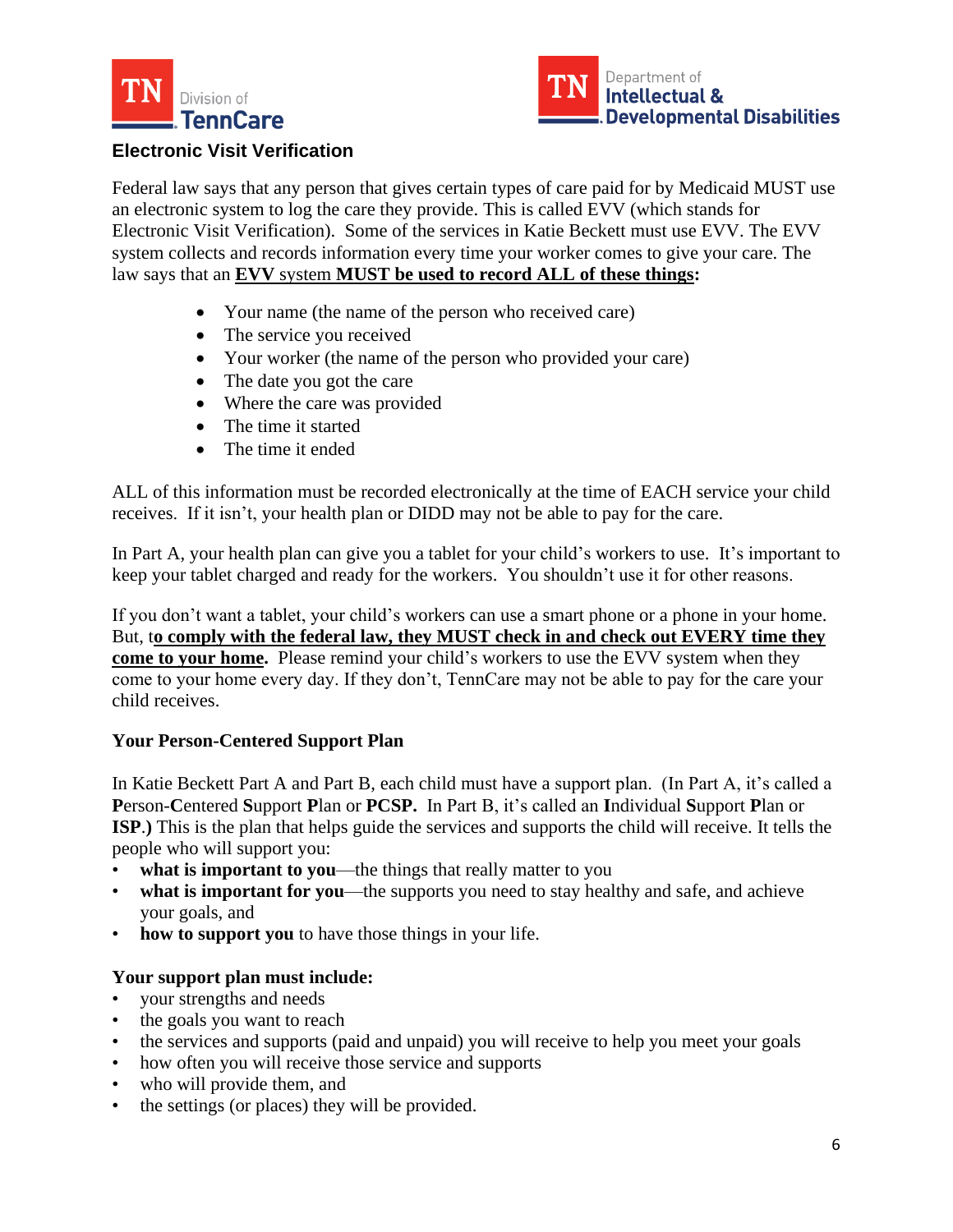![](_page_6_Picture_0.jpeg)

![](_page_6_Picture_1.jpeg)

# **Your Nurse Care Manager or Katie Beckett Case Manager helps develop your support**

**plan.** They will help you to:

- identify the services and supports you need
- explore employment options and ways to be part of your community and build relationships
- decide what services and supports you will need to meet your needs and reach your goals
- develop and access other services and unpaid supports to help too
- understand all of the services, providers and settings you can choose from
- choose the services you will receive, your provider for each service, and settings (places) where you will receive those services
- write your support plan based on your choices, preferences, and support needs, and
- make sure you get the services in your support plan.

Your support plan and how it's developed is very important. Katie Beckett Part A and Part B can only pay for covered HCBS that are part of an approved support plan.

# **Your support plan should be developed in a way that makes sure:**

- You get to help lead the planning process.
- You receive the help you need to lead the planning process.
- You get to make choices and to have the information you need to make those choices.
- You have help from family, friends, advocates or anyone else you choose.
- You get to speak for yourself.
- You can have someone to speak for you and choose that person.
- You have and use an interpreter if the language you speak or understand is not English.

## **Your support plan should also be developed in a way that makes sure:**

- You get to talk with your Nurse Care Manager or DIDD Katie Beckett Case Manager before the planning meeting if you want to.
- You get to pick who to invite to the meeting (and decide if you **don't** want someone there).
- The planning meeting is set at times and places that work best for you.
- You get to help choose service providers **before** services begin, and at any time during the year if you want to change providers. Your health plan or DIDD will try to give you the providers you want. (The provider must be contracted with your health plan or DIDD and willing and able to provide your services.)
- You can choose to direct (or stop directing) some or all of the services that are part of Consumer Direction at any time.
- You sign your support plan.
- And, everyone who will provide services and supports (paid and unpaid) signs your support plan saying they are committed to implement your plan as written.

Your child's support plan is usually in effect for a year. But you can ask to change your child's support plan anytime during the year if their needs or situation changes.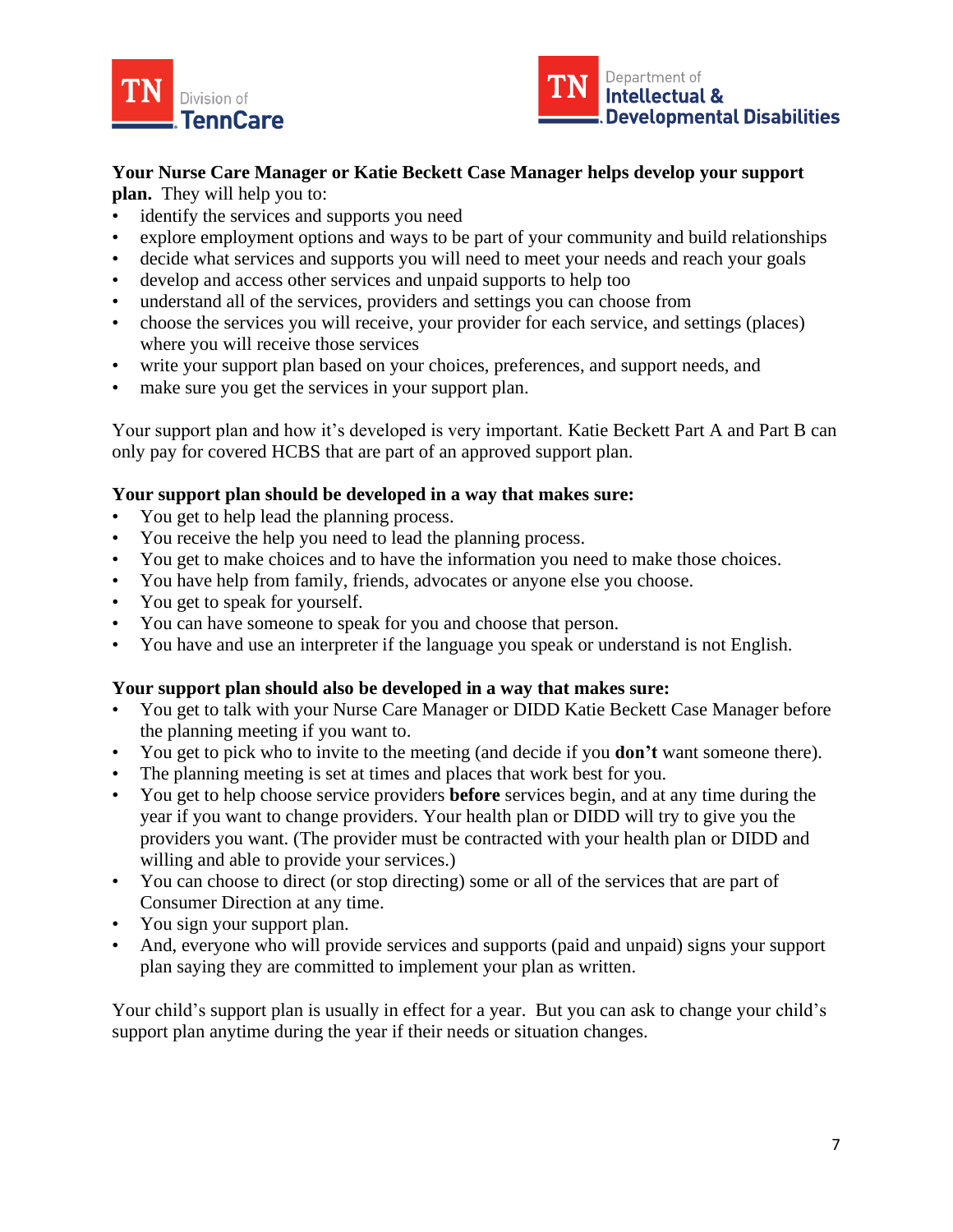![](_page_7_Picture_0.jpeg)

![](_page_7_Picture_1.jpeg)

# **What is the Beneficiary Support System?**

TennCare contracts with Disability Rights TN (DRT) to help people applying for or enrolled in Katie Beckett in certain ways. We call this a beneficiary support system (BSS). The BSS can help people applying for or enrolled in Katie Beckett.

DRT can help you by:

- Explaining TennCare member rights and responsibilities
- Answering questions about TennCare programs
- Filing and resolving concerns or complaints
- Filing appeals or finding out about an appeal you've filed
- Providing facts about state fair hearings
- Connecting you to help so you can apply for Katie Beckett or to see if you may get for Katie Beckett
- Answering other questions about your TennCare benefits or community supports available

There is no cost for any service. DRT can work with TennCare and your child's health plan to get answers if you need more help.

- DRT Website: <https://www.ltsshelptn.org/>
- DRT Phone: Call DRT for free at **1-888-723-8193**
- DRT Email: [benefitshelp@disabilityrightstn.org](mailto:benefitshelp@disabilityrightstn.org)
	- o Make sure to put this in your email:
		- Your name or name of person needing help
		- Call back number
		- Best call back time
		- Email address
		- Other information about your question
- Talk to DRT if you think you need help in person.

DRT has interpreter services, translation services, and other aids available at no cost to you. Tell DRT if you need this kind of help.

After you contact DRT, your issue will be reviewed by a Support Specialist. Here's what can happen next:

- You may get information and resources to help solve your issue.
- You may be referred to DRT's intake team for more help.
- You may be referred to TennCare, your TennCare health plan, or someone else for next steps. DRT can help with these next steps.

**You also have the right to file an appeal**. Here are some of your appeal rights:

- You can appeal if you think an assessment doesn't really match your needs and you think you should get more and/or different services.
- You can appeal if you don't agree with the services in your support plan.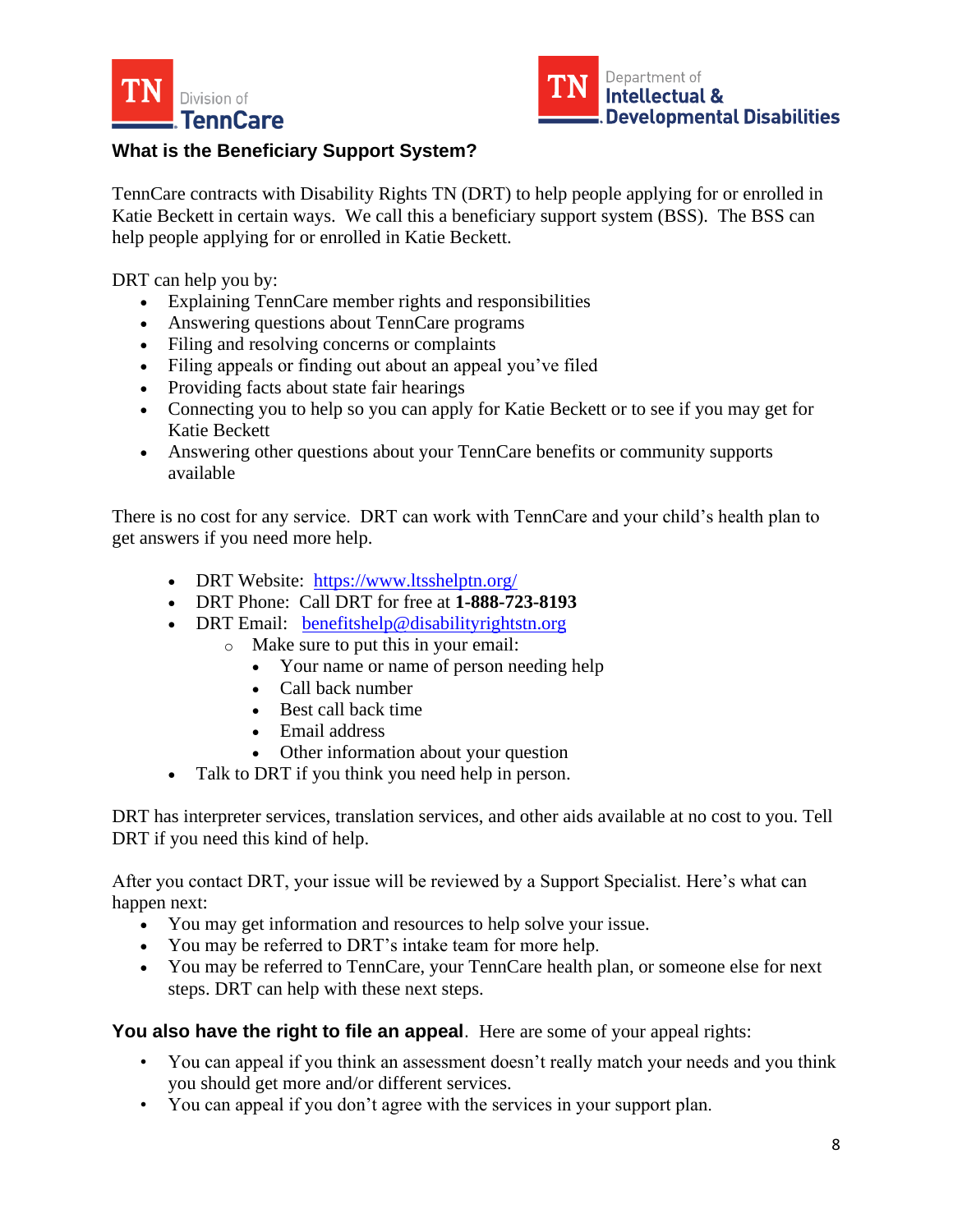![](_page_8_Picture_0.jpeg)

![](_page_8_Picture_1.jpeg)

- You can appeal if a covered service that you want and need isn't in your support plan.
- You can appeal if your request to have your support plan changed is denied, or your support plan is not changed enough to meet your needs.
- And, you can appeal if a service is in your approved support plan, but you don't receive it, or there is a delay in getting it.

If you file an appeal, it doesn't mean that you will get the services you want. But, TennCare will take another look at what you're asking for. If TennCare agrees that the service is covered **and** that you need it, you will get the service.

What if TennCare decides the service isn't covered or that you don't need it? You may get a fair hearing. To get a fair hearing, the service(s) you want must be covered in the Katie Beckett Part you're in. That includes any limits on the service(s) and on the total cost of HCBS you can receive—in Part A and Part B.

TennCare can only pay for services that are covered in the Katie Beckett Part you're in. If a service isn't covered, or if you want more of a service than is covered, TennCare can't pay for it.

If you file an appeal to keep a service you've been getting, you *may* be able to keep it during the appeal. To keep getting a service during your appeal, it must be a covered benefit. And, you must have an approved support plan. TennCare can only pay for services that are part of an approved support plan.

You can't get a service during your appeal:

- If the service isn't covered.
- You don't have an approved support plan that includes the service.
- Or, you want to start getting a new service.

## **How to file a Medical Appeal**

#### **There are 2 ways to file a medical appeal:**

**1. Call.** You can call TennCare Member Medical Appeals for free at **1-800-878-3192.** We're here to help you Monday through Friday from 8:00 a.m. until 4:30 p.m. Central Time.

**2.** Or, appeal **in writing.** You can use the medical appeal page in Part 8 of this handbook. If you give your OK, someone else like a friend or your doctor can fill the page out. To print an appeal page off the Internet, go to:

**http://www.tn.gov/assets/entities/tenncare/attachments/medappeal.pdf.**

If you need another medical appeal page or want TennCare to send you one, call **TennCare Member Medical Appeals** at **1-800-878-3192.** Or, you can write your appeal on plain paper.

#### **There are 2 ways you can file a medical appeal in writing. Pick one of the choices below:**

**1. Mail.** You can mail an appeal page **or** a letter about your problem to: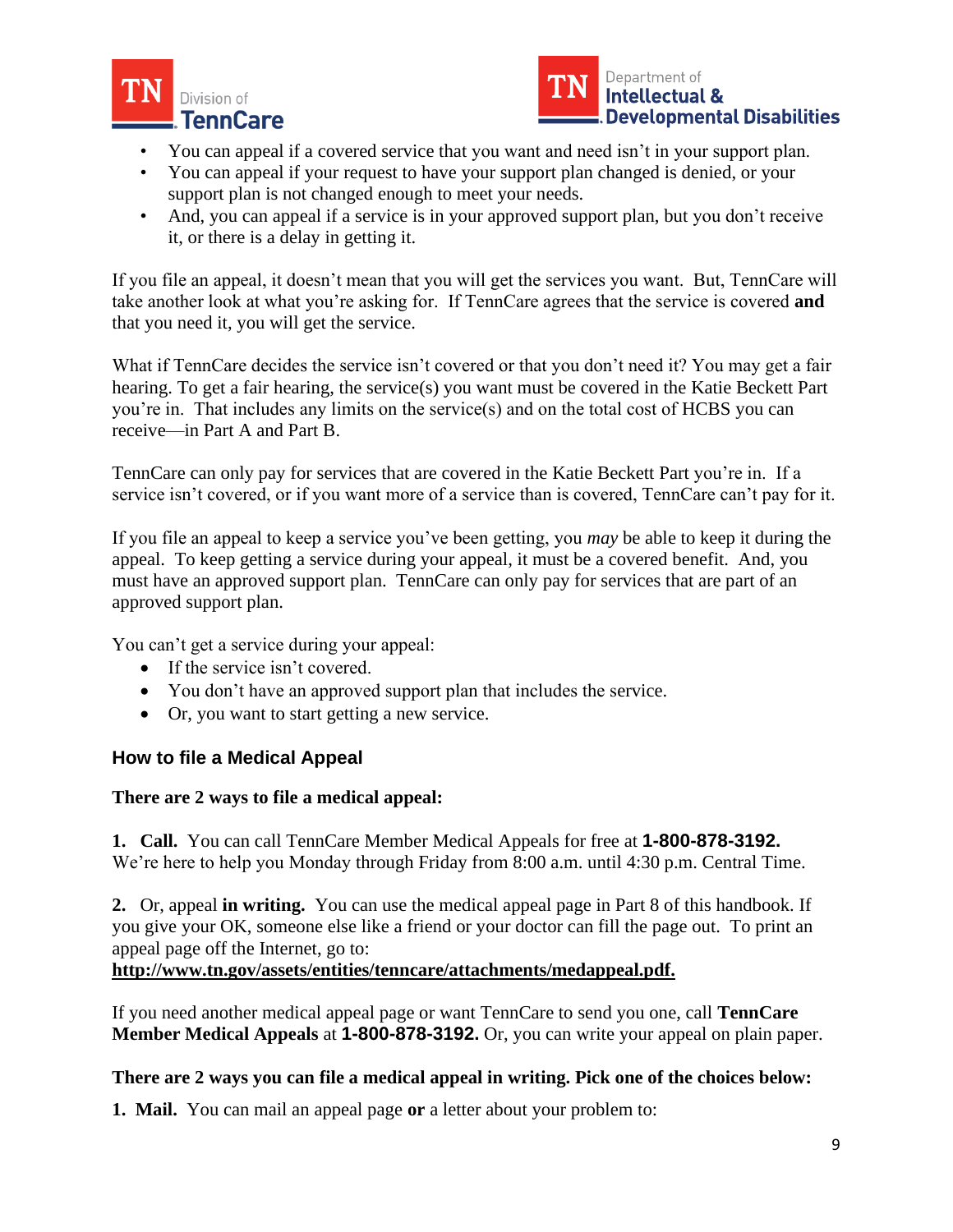![](_page_9_Picture_0.jpeg)

![](_page_9_Picture_1.jpeg)

**TennCare Member Medical Appeals P.O. Box 000593 Nashville, TN 37202-0593**

Keep a copy of your appeal. Write down the date that you mailed it to TennCare.

**2. Or Fax.** You can fax your appeal page or letter for free to **1-888-345-5575.**

Keep the paper that shows your fax went through.

#### **For all medical appeals, TennCare needs:**

- Your **name** (the name of the person who wants to appeal about their care or medicine)
- Your **Social Security number.** If you don't have the SSN number, give your date of birth. Include the month, day and year.
- The **address** where you get your mail.
- The **name** of the person to call if TennCare has a question about your appeal (this can be you, or someone else).
- A **daytime phone number** for that person (this can be your phone number, or another person's phone number).

#### **What else does TennCare need to work your appeal?**

To get a fair hearing about health care problems**, you must do both of these things:**

- You must give TennCare **the facts** they need to work your appeal.
- And, you must tell TennCare the **mistake** you think we made. It must be something that, if you're right, means that TennCare will pay for this care.

## **Renewing Katie Beckett coverage each year**

As with all Medicaid programs, we are required to make sure that every child still qualifies every year—called redetermination We must make sure you still meet the medical and financial rules for Katie Beckett. Be sure TennCare has your current address. If you move, tell us right away. Open your mail and watch for requests for information TennCare or DIDD need so your child's coverage can continue. In Part A and Part C, your TennCare health plan can help, if you ask them. If a child loses Katie Beckett, there must be an open slot for them to enroll again. DIDD will renew Katie Beckett each year for children in Part B.

## **What is Abuse, Neglect and Exploitation?**

TennCare members in the Katie Beckett Program have the right to be free from abuse, neglect and exploitation. It's important that you understand **how to identify** and **how to report** abuse, neglect and exploitation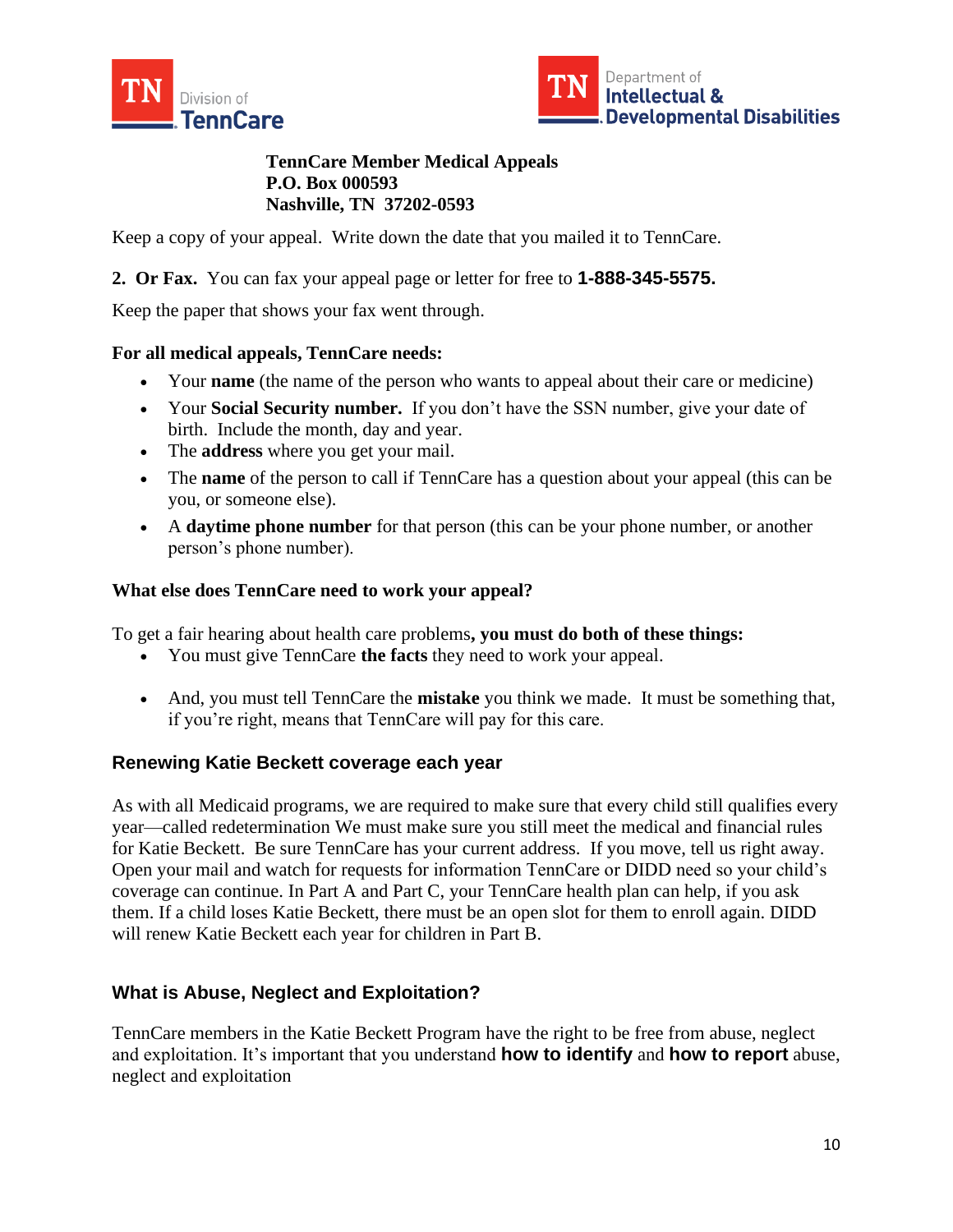![](_page_10_Picture_0.jpeg)

![](_page_10_Picture_1.jpeg)

**Abuse** can be…

- Physical abuse;
- Sexual abuse; or
- Emotional or psychological abuse.

It includes injury, unreasonable confinement, intimidation, or punishment that results in physical harm, pain or mental anguish.

Abuse of all forms is a "knowing" or "willful" act.

**Neglect** is the failure to provide services and supports that are necessary to avoid physical harm, mental anguish or mental illness and result in injury or probable risk of serious harm.

Neglect may or may not be intended.

**Exploitation** means that someone's money or belongings are intentionally taken, misplaced or misused. Even if they are only taken for a short time or the person gave their consent, it may still be exploitation.

**Exploitation** can include…

- Fraud or coercion;
- Forgery; or
- Unauthorized use of cash, bank accounts or credit cards.

If you think your child is a victim of abuse, neglect or exploitation or that any other Katie Beckett member is a victim of abuse, neglect or exploitation, please tell your Nurse Care Manager or Katie Beckett Case Manager.

Nurse Care Managers, Katie Beckett Case Managers, and providers must report any suspected case of abuse, neglect or exploitation to DIDD.

# **You, your family, people who support you or any private citizen may report suspected abuse, neglect or exploitation directly to the DIDD Investigations Unit 24 hours a day.**

The number to call depends on where you live. The toll free numbers for each region are:

| East Tennessee        | 1-800-579-0023 |
|-----------------------|----------------|
|                       |                |
| <b>West Tennessee</b> | 1-888-632-4490 |

don't have to tell them who you are when you report. DIDD will work with law enforcement as needed, and with Adult Protective Services and Child Protective Services.

# **Is anyone treated differently in TennCare?**